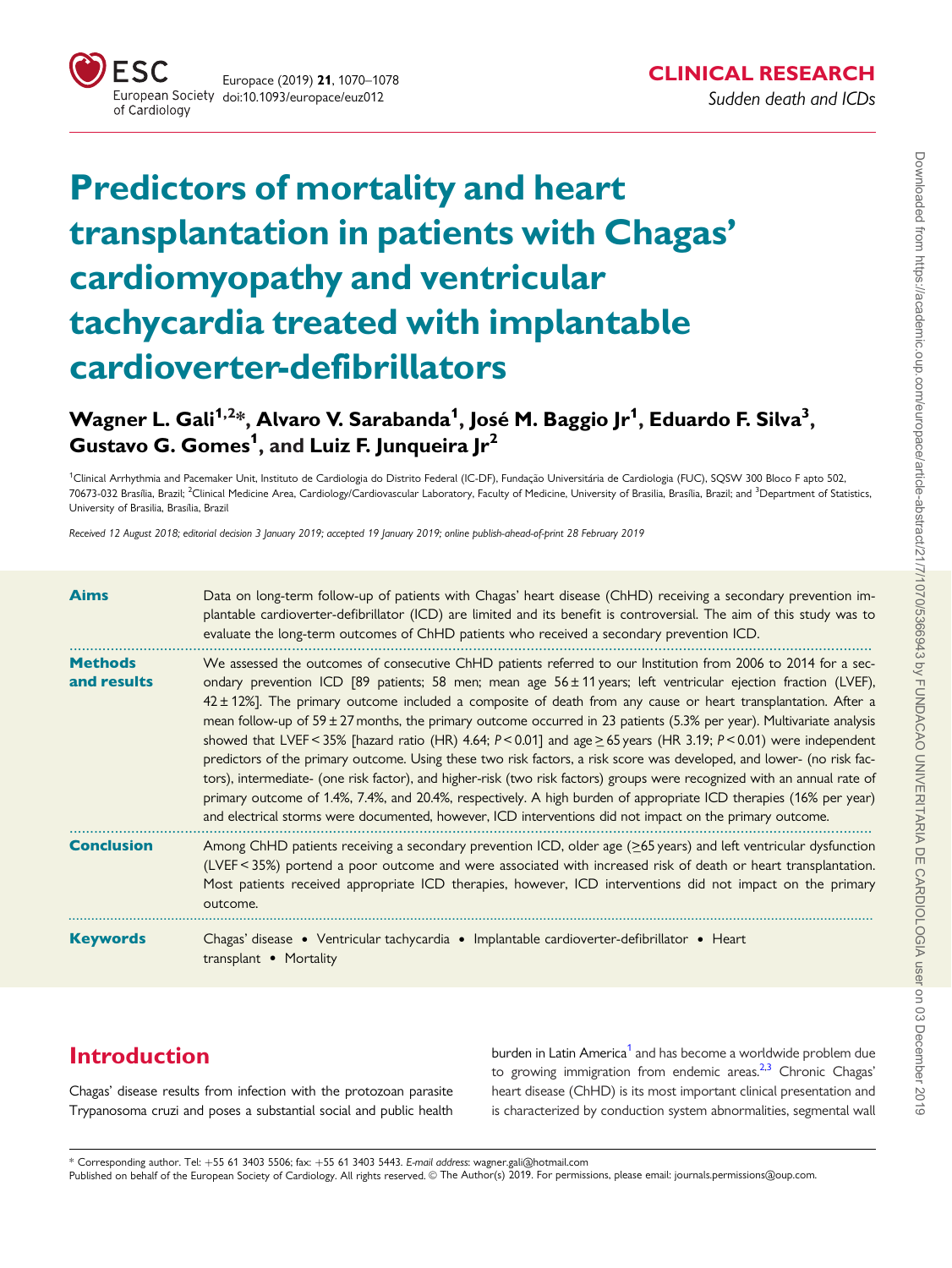#### <span id="page-1-0"></span>What's new?

- Our data show that older age  $(≥65$  years) and left ventricular dysfunction (left ventricular ejection fraction <35%) were independent predictors of death or heart transplantation in Chagas' heart disease patients with sustained ventricular arrhythmias treated with implantable cardioverter-defibrillators (ICDs).
- Using these two risk factors, a risk score was developed, and lower- (no risk factors), intermediate- (one risk factor), and higher-risk (two risk factors) groups were recognized. The primary outcome occurred at an annual rate of 1.4%, 7.4%, and 20.4% among patients without any risk factor, one risk factor, and two risk factors, respectively.
- Despite the high burden of appropriate ICD therapies and electrical storms in our cohort, these ICD interventions did not impact on the primary outcome.

motion abnormalities (aneurysms), thrombo-embolic events, ventricular arrhythmias (VAs), and dilated cardiomyopathy that may lead to sudden cardiac death or death due to worsening heart failure.<sup>[4,5](#page-8-0)</sup>

Because ChHD patients with sustained VAs are at increased risk for sudden cardiac death (SCD), secondary prevention implantable cardioverter-defibrillator (ICD) has become an emerging therapy in the contemporary clinical practice,  $6.7$  however, the long-term benefit of ICDs in these patients is inconclusive and may be attenuated by non-arrhythmic death.

In the present observational study, we aimed to assess (i) the longterm outcomes and predictors of death from any cause or heart transplantation in a cohort of hospital-based ChHD patients who received a secondary prevention ICD and (ii) the impact of ICDdelivered therapies on outcomes.

# **Methods**

#### Patient population

We included 89 patients with ChHD, consecutively referred to our Institution from January 2006 to December 2014 for a secondary prevention ICD therapy. The exclusion criteria were age <18 years old, previous pacemaker or cardiac resynchronization device at the time of the ICD placement ( $n = 24$  patients).

#### Study protocol

Before ICD implantation, patients underwent a comprehensive evaluation including clinical examination, 12-lead electrocardiography, two-dimensional echocardiography, electrophysiological study (EPS), and general laboratory exams. The absence of clinically significant coronary artery disease as the cause of the cardiomyopathy was confirmed by coronary angiography. The diagnosis of Chagas' disease was based on epidemiological data and at least two positive serological reactions. The study complies with the Declaration of Helsinki, the research protocol was approved by the Human Research Ethical Committee of our Institution, and the informed consent for study participation was obtained from all patients. All patients received commercially available ICDs, which were implanted transvenously without thoracotomy. All devices provided back-up bradycardia pacing and were capable of

storing intracardiac electrograms. In general, devices were programmed with three tachycardia detection zones [a monitor zone, an antitachycardia pacing (ATP) shock zone, and an initial shock zone] at discretion of the treating physician. Devices were interrogated every 3–6 months, and each stored arrhythmia episode was reviewed and classified by two experienced electrophysiologists (W.L.G. and A.V.L.S.) according to the following definition criteria: ventricular fibrillation (VF) was defined as VA with rate  $\geq$ 250 b.p.m, fast ventricular tachycardia (VT) as VA with rate  $\geq$ 188 b.p.m. and <250 b.p.m., and slow VT as VA with rate <188 b.p.m. Appropriate ICD therapy was defined as shocks and/ or ATP delivered in response to VA. Inappropriate ICD therapy was defined when triggered by a rapid ventricular rate due to supraventricular tachyarrhythmias or device malfunction. Electrical storm (ES) was defined as the occurrence of VT or VF, resulting in device intervention (shocks and/or ATP) three or more times within a 24 h period. Recurrent appropriate ICD therapies or ESs were managed mainly by modification of the doses of amiodarone and/or betablockers and ICD reprogramming. Percutaneous endocardial and transthoracic epicardial VT ablation using a 3-dimensional (3D) mapping system (CARTO 3, BiosenseWebster, Diamond Bar, CA, USA) and surgical left cardiac sympathetic denervation were used when available. The cumulative right ventricular (RV) pacing was calculated at each ICD interrogation, and its value at the last follow-up was considered for analysis.

#### Medical therapy and follow-up

Treatment for heart failure with evidence-based medical therapies such as beta-blockers, angiotensin-converting enzyme inhibitors (ACEIs) or angiotensin receptor blockers (ARBs), and aldosterone receptor antagonists were optimized in all patients. Amiodarone was administered at discretion of the treating physician to reduce ICD interventions. After a loading dose of amiodarone of 10 g during 3 weeks, patients received amiodarone at a dose of 200–400 mg daily thereafter.

#### Outcomes and definitions

The primary outcome of the study was a composite of death from any cause or heart transplantation. The secondary outcome was any ICDdelivered therapy, including appropriate (shocks and/or ATP) and inappropriate therapies. The cause of death was ascertained by reviewing medical records and contacting patients/family members. Causes of death were categorized according to a modified Hinkle–Thaler classification.<sup>8</sup>

#### Statistical analysis

Continuous data were expressed as mean ± standard deviation and were compared by Student's t-test or Mann–Whitney exact tests. Categorical data were presented as the number of patients and percentage of the total sample and were compared by the  $\chi^2$  analysis or with the Fisher's exact test. Receiver-operating characteristic (ROC) curves were analysed to assess the best cut-off value of left ventricular ejection fraction (LVEF) to predict the primary outcome. To identify the variables that are independently predictive of the primary outcome, a subsequent stepwise multivariate analysis using Cox's regression model was performed, including all variables that had a predictive value of P-value <0.05 in the univariate analysis. Event-free survival rates, defined as free of death from any cause or heart transplantation, were determined by the Kaplan–Meier method and were compared by the log-rank test with adjustment for multiple comparisons. Analyses were performed using SAS software, version 9.1.3 (SAS Institute, Cary, NC, USA). For all tests, a P-value of <0.05 was considered significant.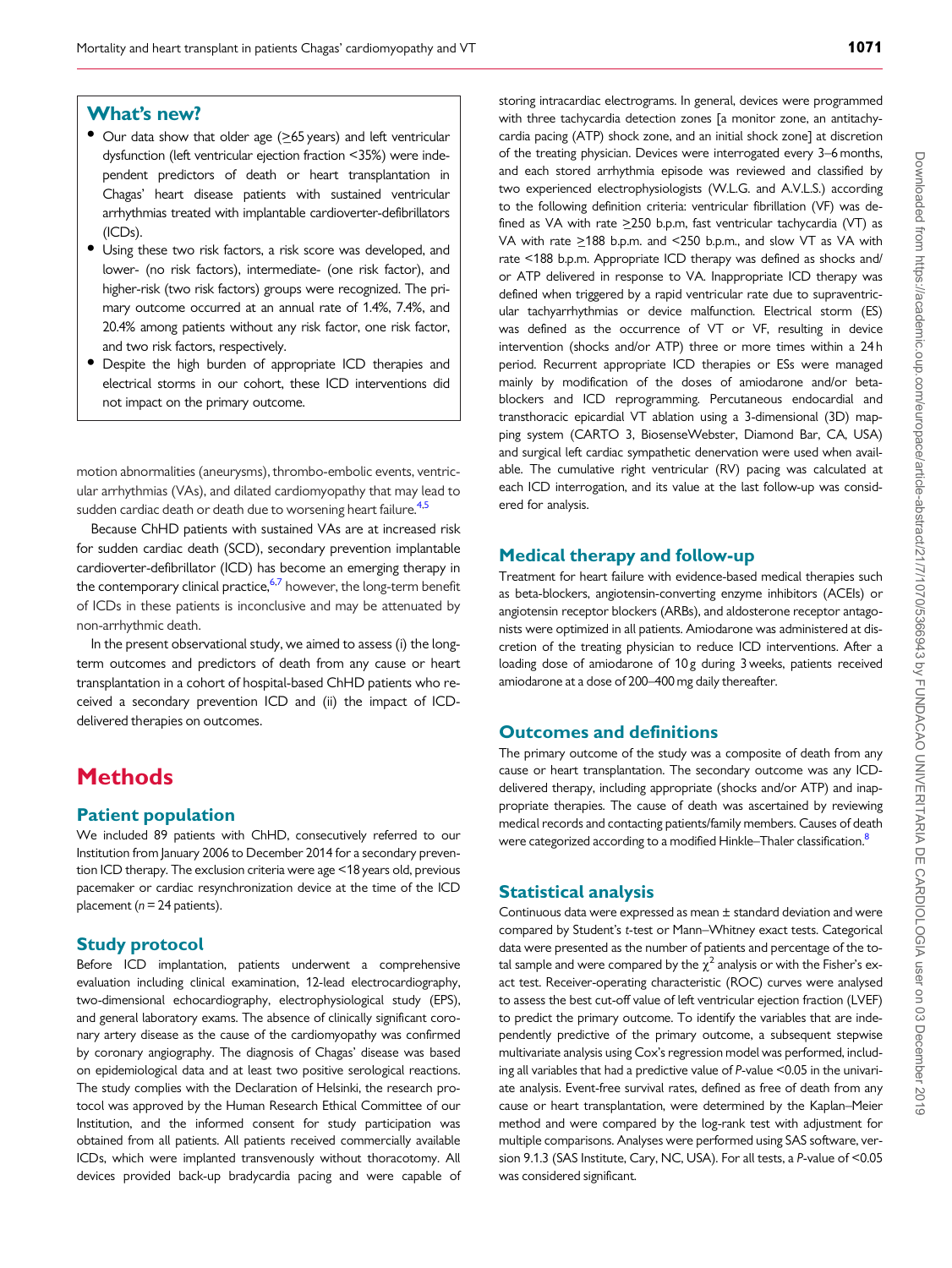|                               | All group $(n = 89)$ | Alive $(n = 66)$ | Death/heart transplantation ( $n = 23$ ) | P-value |  |  |
|-------------------------------|----------------------|------------------|------------------------------------------|---------|--|--|
| Age (years)                   | $56 \pm 11$          | $55 \pm 10$      | $62 \pm 14$                              | 0.01    |  |  |
| Age $\geq 65$ years           | 19 (21%)             | 9(13%)           | 10 (43%)                                 | < 0.01  |  |  |
| Men                           | 58 (65%)             | 43 (65%)         | 15 (65%)                                 | 0.99    |  |  |
| Syncope                       | 44 (49%)             | 33 (50%)         | 11 (47%)                                 | 0.85    |  |  |
| NYHA functional class         |                      |                  |                                          |         |  |  |
| NYHA I/II                     | 88 (98%)             | 66 (100%)        | 22 (95%)                                 | 0.25    |  |  |
| LVEDD (mm)                    | $57 + 7$             | $56 \pm 7$       | $62 \pm 6$                               | < 0.01  |  |  |
| <b>LVEF</b>                   |                      |                  |                                          |         |  |  |
| LVEF < 35%                    | 27 (30%)             | 13 (19%)         | 14 (60%)                                 | < 0.01  |  |  |
| Mean LV ejection fraction (%) | $42 \pm 12$          | $45 \pm 11$      | $34 \pm 11$                              | < 0.01  |  |  |
| Conduction disorders          |                      |                  |                                          |         |  |  |
| Mean QRS width (ms)           | $122 \pm 26$         | $120 \pm 26$     | $127 \pm 26$                             | 0.32    |  |  |
| <b>RBBB</b>                   | 40 (44%)             | 31 (46%)         | 9(39%)                                   | 0.51    |  |  |
| LBBB                          | 4(4%)                | 2(3%)            | 2(8%)                                    | 0.27    |  |  |
| Mean cumulative RV pacing     | $27 \pm 36$          | $27 \pm 36$      | $28 \pm 35$                              | 0.98    |  |  |
| Cumulative RV pacing >40%     | 25 (28%)             | 17 (25%)         | 8(34%)                                   | 0.40    |  |  |
| Medications                   |                      |                  |                                          |         |  |  |
| <b>ACEI/ARB</b>               | 75 (84%)             | 55 (83%)         | 20 (86%)                                 | 1.00    |  |  |
| Beta-blocker                  | 80 (89%)             | 58 (87%)         | 22 (95%)                                 | 0.43    |  |  |
| Spironolactone                | 51 (57%)             | 33 (50%)         | 18 (78%)                                 | 0.01    |  |  |
| Amiodarone                    | 82 (92%)             | 60 (90%)         | 22 (95%)                                 | 0.67    |  |  |
| Mean amiodarone dose (mg)     | $256 \pm 133$        | $227 \pm 107$    | $339 \pm 164$                            | < 0.01  |  |  |
| Appropriate ICD therapy       | 69 (77%)             | 51 (77%)         | 18 (78%)                                 | 0.92    |  |  |
| Electrical storm              | 39 (43%)             | 27 (40%)         | 12 (52%)                                 | 0.34    |  |  |

Table 1 Baseline characteristics of the study population

Data are expressed as mean ± standard deviation or n (%) of patients. The  $\chi^2$  test or Fisher's test for categorical variables; the t-test or Mann–Whitney test for continuous variables.

ACEI, angiotensin-converting enzyme inhibitors; ARB, angiotensin receptor blockers; ICD, implantable cardioverter-defibrillator; LBBB, left bundle branch block; LVEDD, left ventricular end-diastolic diameter; LVEF, left ventricular ejection fraction; NYHA, New York Heart Association; RBBB, right bundle branch block; RV, right ventricular.

# **Results**

#### Baseline characteristics

The study population consisted of 89 patients and their baseline characteristics are shown in Table 1. Overall, 58 patients (65%) were men, mean age was 56 ± 11 years (range 30–80 years). Most patients were in New York Heart Association functional class (NYHA FC) I or II (88 patients, 98%) and mean LVEF was 42 ± 12% before ICD placement. Of the 89 patients, 82 (92%) were taking amiodarone (mean dose 256 ± 133 mg; range 100–600 mg), 80 (89%) were taking beta-blockers, and 75 (84%) ACEIs or ARBs. The ICD indication was tachycardia arrest in 7 patients (8%), symptomatic sustained VT in 74 (83%), or syncope with inducible VT at EPS in 8 patients (9%). Seventy-five patients underwent an EPS, and sustained monomorphic VTs were induced in 53 (71%). There were no significant differences between patients with inducible sustained VT at the EPS ( $n = 53$ ) and those without VT induction  $(n = 22)$  with respect to baseline characteristics and to the primary outcome ( $P = 0.37$ ). A single-chamber ICD was implanted in 10 patients (11%), and a dual-chamber ICD in 79 (88%).

#### Follow-up and primary outcome

After a mean follow-up of  $59 \pm 27$  months (range 1–109 months), the primary outcome occurred in 23 patients (5.3% per year), including death in 21 patients (4.8% per year) and heart transplantation in 2 patients. The causes of death were determined as a cardiac death in 13 patients, resulted from SCD in 1 patient and from progressive heart failure in 12 (63%). Six deaths (31.5%) were attributable to non-cardiac causes: three deaths due to pneumonia, one due to complications from an abdominal sepsis, one due to haemorrhagic stroke, and one due to complications from renal failure. The causes of death were not determined in two patients. The Kaplan–Meier estimates of event-free survival for the entire cohort are displayed in Figure [2A](#page-4-0). At 1, 3, and 5 years of follow-up, event-free survival rates were 96%, 85%, and 78%, respectively.

The study cohort was subsequently divided into patients who died or underwent heart transplantation during follow-up and those who survived, and the baseline characteristics of the two subgroups were compared by univariate analysis (Table 1). All baseline data were comparable between the two groups, except that patients who died or underwent heart transplantation were older  $(62 \pm 14 \text{ vs.})$  $55 \pm 10$  years;  $P = 0.01$ ) and had more advanced left ventricular dysfunction, reflected by lower LVEF  $(34 \pm 11\% \text{ vs. } 45 \pm 11\%; P < 0.01)$ , higher prevalence of patients with LVEF <35% (60% vs. 19%; P< 0.01), and had increased left ventricular end-diastolic diameter (LVEDD) (62  $\pm$  6 mm vs. 56  $\pm$  7 mm; P < 0.01), and also used a higher daily dose of amiodarone  $(339 \pm 164 \text{ mg} \text{ vs. } 227 \pm 107 \text{ mg}; P < 0.01)$ .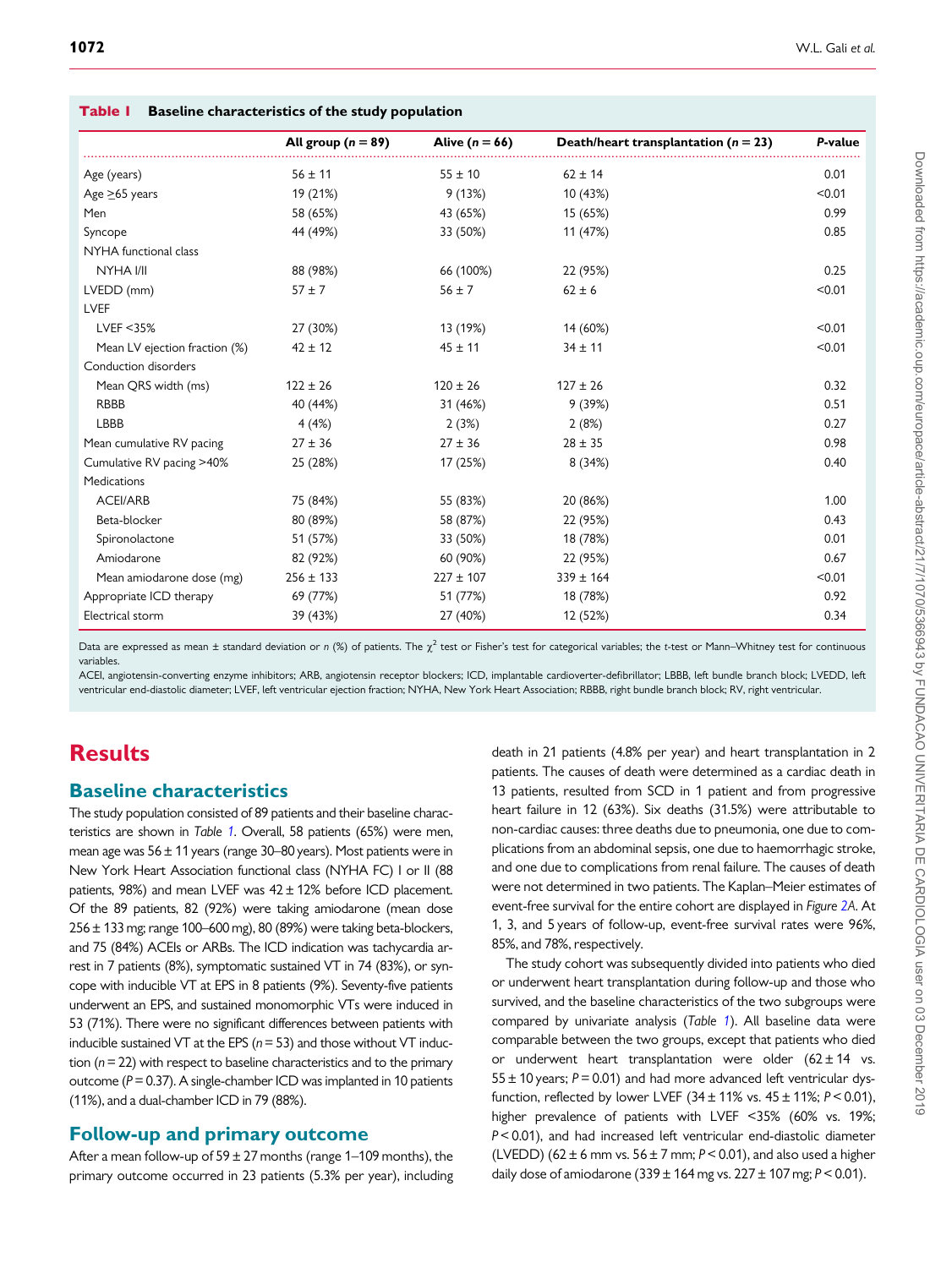

Figure | ROC curves of selected risk factors. The ROC curve analysis showed that a LVEF cut-off value of 36% had sensitivity of 75% and specificity of 69% to predict death from any cause or heart transplantation (AUC, 0.753; P< 0.01). AUC, area under the curve; LVEF, left ventricular ejection fraction; ROC curve, receiver-operating characteristic curve.

To define the optimal cut-off value for LVEF that predicted the primary outcome of death or heart transplantation, a ROC curve analysis was performed. A cut-off value of 36% (area under the curve 0.753; P< 0.01) yielded a sensitivity of 75% and a specificity of 69% in predicting the primary outcome (Figure 1).

As shown in Table [2](#page-5-0), clinical variables associated with increased risk of death or heart transplantation in univariate analysis were age  $\geq$ 65 years (P < 0.01), LVEF < 35% (P < 0.01), LVEDD (P < 0.01), and NYHA FC  $>2$  ( $P = 0.02$ ). However, in multivariate analysis only LVEF <35% [hazard ratio (HR) 4.65, 95% confidence interval (CI) 2.00– 10.80; P < 0.01] and age > 65 years (HR 3.19, 95% CI 1.39-7.30; P< 0.01) remained significantly associated with the primary outcome. Importantly, ICD-delivered therapies were not associated with the primary outcome.

Based on the results of the multivariate analysis, we performed a subgroup analysis of the study patients according to LVEF dichotomized as  $\geq$ 35% and <35%, and also according to age dichotomized as >\_65 years and <65 years. The primary outcome occurred in 9 out of 62 patients (3% per year) with LVEF  $\geq$ 35% and in 14 out of 27 patients (10.6% per year) with LVEF <35%. The Kaplan–Meier estimates of event-free survival according to LVEF classified as  $\geq$ 35% and <35% are displayed in Figure [2](#page-4-0)B. At 1, 3, and 5 years of follow-up, event-free survival rates were 96%, 93%, and 90%, respectively, for patients with LVEF  $\geq$ 35% and were 96%, 68%, and 54% for those with LVEF <35% (log-rank P < 0.01). The primary outcome occurred in 11 out of 24 patients (9.3% per year) with age  $\geq$  65 years and in 12 out of 65 patients (3.7% per year) with age <65 years. The Kaplan– Meier estimates of event-free survival according to age classified as  $\geq$ 65 years and <65 years are displayed in Figure [2C](#page-4-0). At 1, 3, and 5 years of follow-up, event-free survival rates were 91%, 77%, and 58%, respectively, for patients with age  $\geq$  65 years and were 98%, 88%, and 84% for those with age <65 years (log-rank P< 0.01).

#### Risk score

All risk factors that proved to be significant during multivariate analysis (age  $\geq$  65 years, LVEF < 35%) were used to develop a risk model. Patients without any risk factors were considered as low-risk and had a primary outcome of death or heart transplantation in 3 out of 43 patients (1.4% per year), patients with one risk factor were considered as an intermediate-risk and had a primary outcome in 15 out of 41 patients (7.4% per year), and patients with two risk factors were considered a high-risk and had a primary outcome in 5 out of 5 patients (20.4% per year) during follow-up. The Kaplan–Meier estimates of event-free survival for the three risk groups are displayed in Figure [3](#page-5-0). At 3, 5, and 7 years of follow-up, event-free survival rates were 97%, 97%, and 93% for the low-risk group, were 75%, 60%, and 55% for the intermediate-risk group and were 60%, 40%, and 0%, respectively, for the high-risk group (log-rank P< 0.01). In patients with two risk factors, the cause of death was progressive heart failure in four patients and resulted from abdominal sepsis in one. Compared with the low-risk group, the intermediate-risk group had a HR for the primary outcome of 7.40 (95% CI 2.13–25.66; P < 0.01) and the highrisk group had a HR of 16.87 (95% CI 3.97–71.61; P< 0.01).

### Implantable cardioverter-defibrillatordelivered therapies

Over a mean follow-up of  $59 \pm 27$  months, of the 86 patients with intracardiac electrograms available for analysis, 69 (80%) patients received appropriate ICD therapies (shocks and/or ATP) (16% per year), with 56 (65%) patients requiring at least one shock for terminating an episode of VA (13% per year). Sustained VT was observed in 64 patients (74%) and VF in 6 patients (7%). The mean cycle length of the VAs was  $396 + 70$  ms (range 155–580 ms). Of the 2470 episodes of VAs detected by the ICD, slow VT occurred in 2317 episodes (93.8%), fast VT in 140 (5.6%), and 13 episodes (0.6%) were classified as VF. Eighty-four percent of VAs was terminated by ATP, 11.4% by shock after failed ATP, 1% by primary shocks, and 3.6% terminated spontaneously after ICD detection but before therapy. The mean period between ICD implantation and the first appropriate therapy was 424 days (range 1–1686 days). Survival-free of appropriate ICD therapies was 55%, 26%, and 23% after 1, 3, and 5 years of follow-up, respectively (Figure [4A](#page-6-0)). As shown in Figure [4B](#page-6-0), survival free of appropriate ICD therapy was not different between patients with LVEF  $\geq$ 35% and LVEF <35% ( $P = 0.23$ ).

Electrical storm episodes were observed in 39 patients (43.8%), and there were no significant differences between patients with and without ES with respect to baseline characteristics such as age  $(56 \pm 11 \text{ vs. } 56 \pm 12 \text{ years}; P = 0.97)$ , gender, LVEF  $(41 \pm 14 \text{ vs. } 11 \text{ years})$  $43 \pm 11$ %; P = 0.19), and use of medications for heart failure, even though patients with ES were treated with higher daily dose of amiodarone (312 $\pm$  154 vs. 212 $\pm$  93 mg; P < 0.01). The primary outcome was similar among patients with and without ES episodes (log-rank P = 0.71). The Kaplan–Meier estimates of event-free survival accord-ing to occurrence of ES are displayed in Figure [5A](#page-6-0). At 1, 3, and 5 years of follow-up, event-free survival rates were 97%, 89%, and 75% for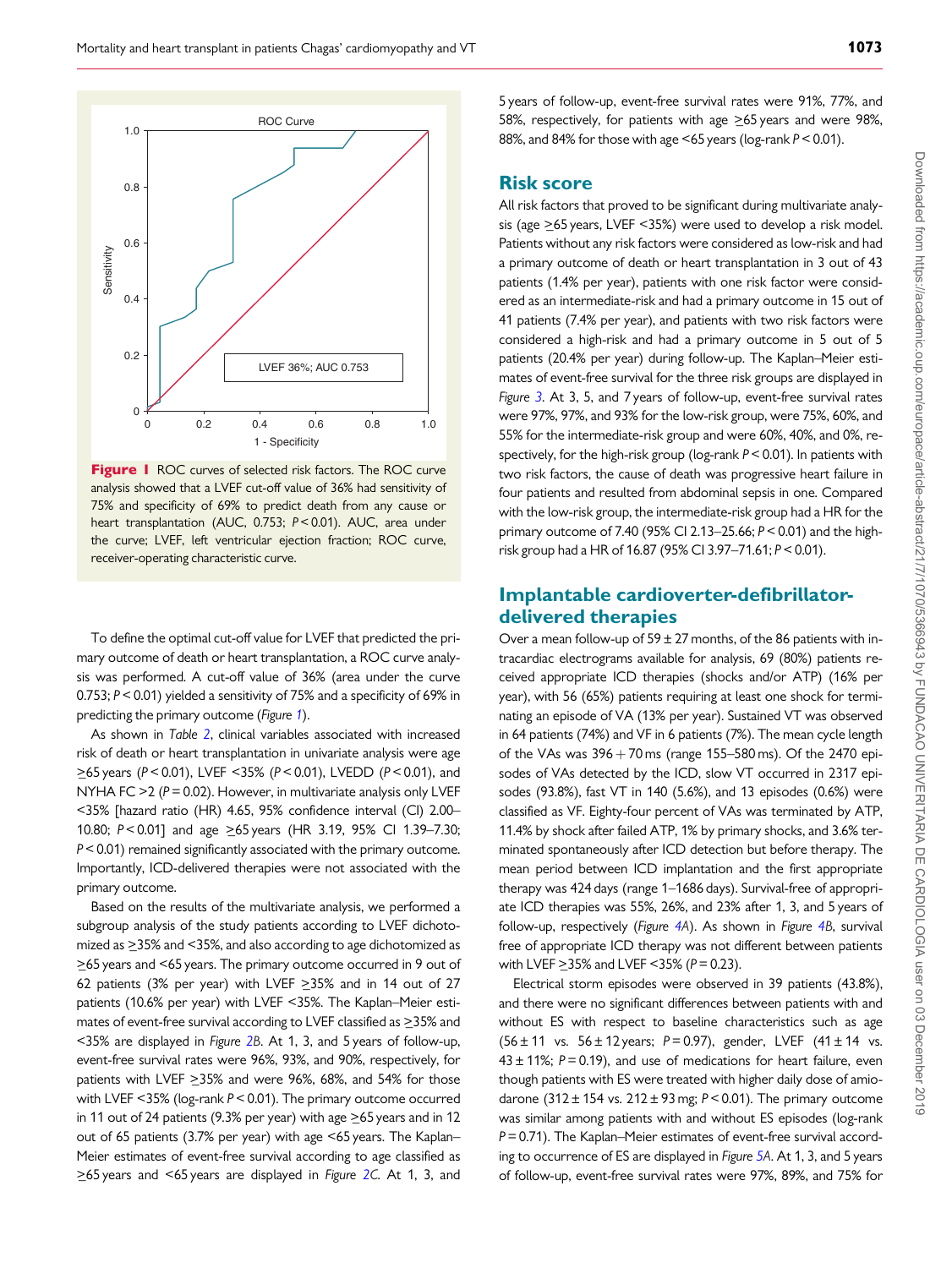<span id="page-4-0"></span>



patients who had ES and were 95%, 82%, and 82%, respectively, for those without ES (log-rank  $P = 0.71$ ). Inappropriate shocks occurred in eight patients (9.3%), in seven related to atrial fibrillation and in one patient due to inappropriate ICD sensing.

Recurrent ICD therapies or ES were managed in 34 patients by modification of the doses of amiodarone and/or beta-blockers and ICD reprogramming, and in two patients this clinical management was associated with surgical left cardiac sympathetic denervation. Six patients underwent endocardial and epicardial VT ablation, which was successful in five patients. In regard to the specific treatment of the ES episodes, there were no significant differences between patients who underwent successful VT ablation and those treated by modification of the doses of amiodarone and/or beta-blockers with respect to baseline characteristics such as age  $(56 \pm 3 \text{ vs.})$ 56 ± 11 years;  $P = 0.71$ ), gender, LVEF (44 ± 18 vs. 40 ± 13%;  $P = 0.81$ ), and use of medications for heart failure. Moreover, the primary outcome was not different between patients who underwent successful VT ablation and those treated with increasing doses of amiodarone and/or beta-blockers (log-rank  $P = 0.51$ ). The Kaplan– Meier estimates of event-free survival for the two groups are displayed in Figure [5B](#page-6-0).

Cumulative RV pacing >40% was observed in 25 patients (28%), and the primary outcome was not different in patients with and without RV pacing >40% (HR 1.15, 95% CI 0.48–2.74; P= 0.76).

# **Discussion**

The present observational study extends the existing literature by providing further insights on long-term outcomes of patients with ChHD who received a secondary prevention ICD. The main findings can be summarized as follows: (i) despite the substantial burden of appropriate ICD therapies, we found a very low rate of SCD in our cohort; (ii) the primary outcome of death from any cause or heart transplantation was 5.3% per year, which was significantly lower than those reported in previous secondary prevention ICD studies; (iii) older age  $(≥65 \text{ years})$  and left ventricular dysfunction (LVEF < 35%) were independent predictors of death or heart transplantation; (iv) these two independent predictors of the primary outcome were used to develop a risk model, and lower- (no risk factors), intermediate- (one risk factor), and higher-risk (two risk factors) groups were recognized; (v) despite the high burden of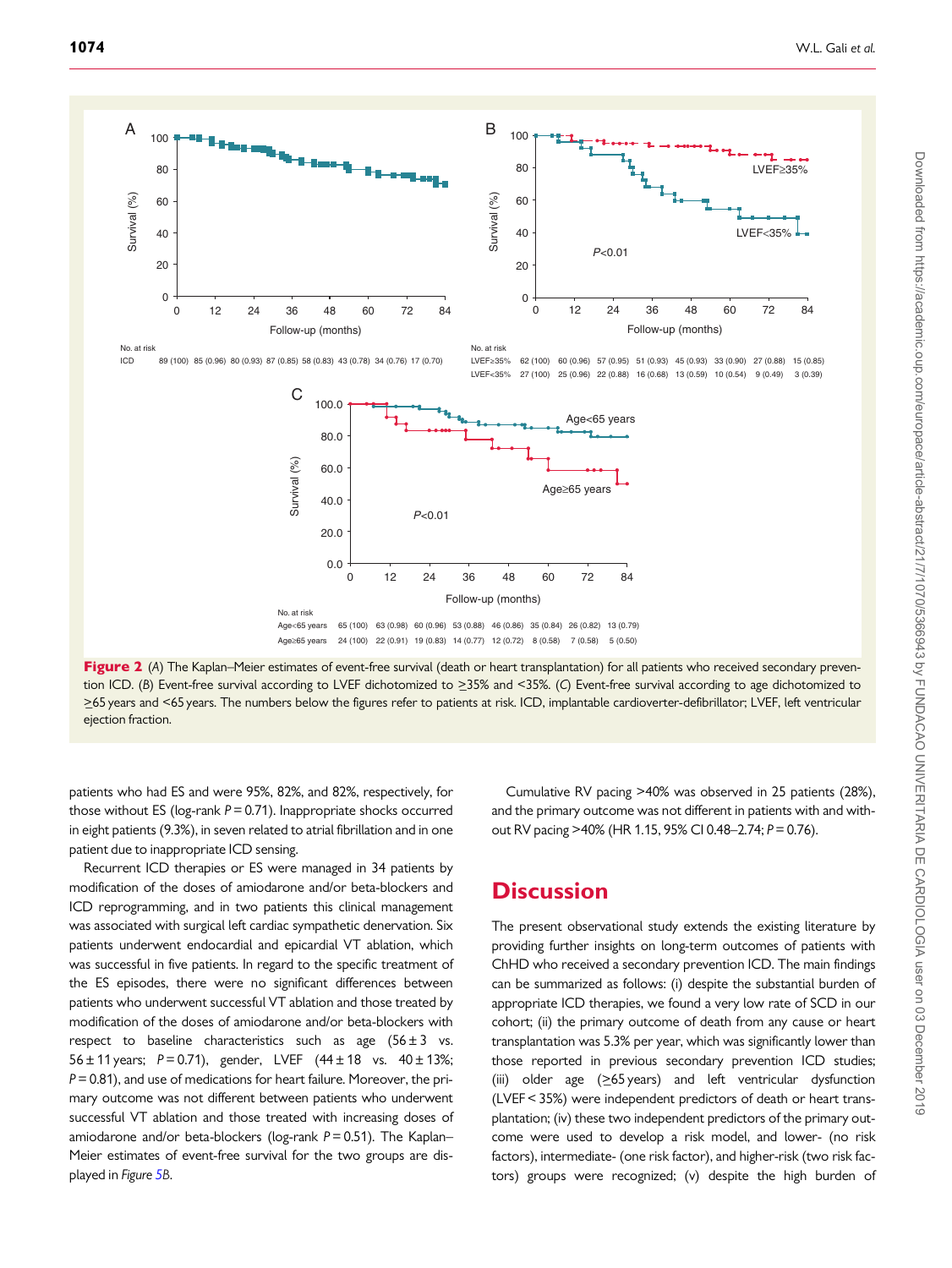<span id="page-5-0"></span>appropriate ICD therapies and ESs in our cohort, these ICD interventions did not impact on the primary outcome.

Previous observational studies reported that ICDs can effectively terminate life-threatening VAs and prevent SCD in patients with

#### Table 2 Univariate and multivariate predictors of death from any cause or heart transplantation using Cox proportional-hazards analysis

| Variables                                 | <b>HR (95% CI)</b>          | P-value <sup>a</sup> |
|-------------------------------------------|-----------------------------|----------------------|
| Univariate analysis                       |                             |                      |
| Age ( $\geq$ 65 vs. <65 years)            | 2.97 (1.30–6.78)            | < 0.01               |
| Gender (female vs. male)                  | $1.07(0.45 - 2.57)$         | 0.88                 |
| NYHA (Class 3 vs. 1, 2)                   | 11.69 (1.44–95.00)          | 0.02                 |
| LVEF (<35% vs. $\geq$ 35%)                | $4.43(1.91 - 10.28)$ < 0.01 |                      |
| LVEDD (mm)                                | $1.10(1.04 - 1.17)$         | < 0.01               |
| ACEI or ARB (yes vs. no)                  | $1.38(0.41 - 4.66)$         | 0.60                 |
| Beta-blocker (yes vs. no)                 | $2.26(0.30-16.83)$          | 0.42                 |
| Spironolactone (yes vs. no)               | 2.91 (1.08-7.87)            | 0.03                 |
| Amiodarone (yes vs. no)                   | $2.64(0.34 - 20.20)$        | 0.35                 |
| Cumulative RVP ( $>40\%$ vs. $\leq 40\%)$ | $1.15(0.48 - 2.74)$         | 0.76                 |
| Appropriate ICD therapy (yes vs. no)      | $1.26(0.46 - 3.46)$         | 0.65                 |
| Electrical storm (yes vs. no)             | $1.16(0.51 - 2.67)$         | 0.72                 |
| Multivariate analysis                     |                             |                      |
| Age ( $\geq$ 65 vs. <65 years)            | 3.19 (1.39–7.30)            | < 0.01               |
| LVEF (<35% vs. >35%)                      | $4.65(2.00-10.80)$ < 0.01   |                      |

ACEI, angiotensin-converting enzyme inhibitors; ARB, angiotensin receptor blockers; CI, confidence interval; HR, hazard ratio; ICD, implantable cardioverter-defibrillator; LVEDD, left ventricular end-diastolic diameter; LVEF, left ventricular ejection fraction; NYHA, New York Heart Association; RVP, right ventricular pacing.

 $\textdegree P$  < 0.05.

ChHD. Our results are consistent with these other series, showing that, despite the substantial burden of appropriate ICD interventions, the rate of SCD was very low, and was seen in only one patient in our series. Indeed, our results are in line with Gali et al.<sup>[7](#page-8-0)</sup> who compared ChHD patients with sustained VAs treated either with ICD plus amiodarone or with amiodarone alone, and reported a 72% risk reduction in all-cause mortality and a 95% risk reduction in SCD among those treated with ICD plus amiodarone. In contrast, a higher mortality rate (16.5% per year) was described by Cardinalli-Neto et al.<sup>[9](#page-8-0)</sup> among 90 ChHD patients who received secondary prevention ICDs. These authors reported that the number of shocks during the first month after ICD implantation was a major predictor of mortality, which may have resulted from the inadequate behaviour of the ICDs in their series.

In our study, after a mean follow-up of  $59 \pm 27$  months, the primary outcome occurred in 23 patients (5.3% per year), including death in 21 patients (4.8% per year), mostly due to progressive heart failure or non-cardiac cause, and heart transplantation in 2 patients. These findings were consistent with a previous series from Gali et  $al.,$ <sup>[7](#page-8-0)</sup> where they reported an annual mortality rate of 4.8% among ChHD patients treated with ICD plus amiodarone. These results stand out because annual mortality rates were significantly lower than those reported in previous ICD-treated ChHD patients, which ranged from 7.1% to 16.5% per year. $9-13$  The reasons for these discrepancies in the mortality rates between the present study, Gali's re- $port<sup>7</sup>$  $port<sup>7</sup>$  $port<sup>7</sup>$  and the other series remain conjectural, and may be related to the differences in the study populations, duration of follow-up, ICD programming characteristics, or concomitant use of amiodarone and medical therapies for heart failure.

In this respect, it is interesting to note that the survival rates reported in all these series paralleled the concomitant use of medications for heart failure and for suppressing VAs, such as amiodarone and beta-blockers. Thus, in the seven series of ICD-treated ChHD



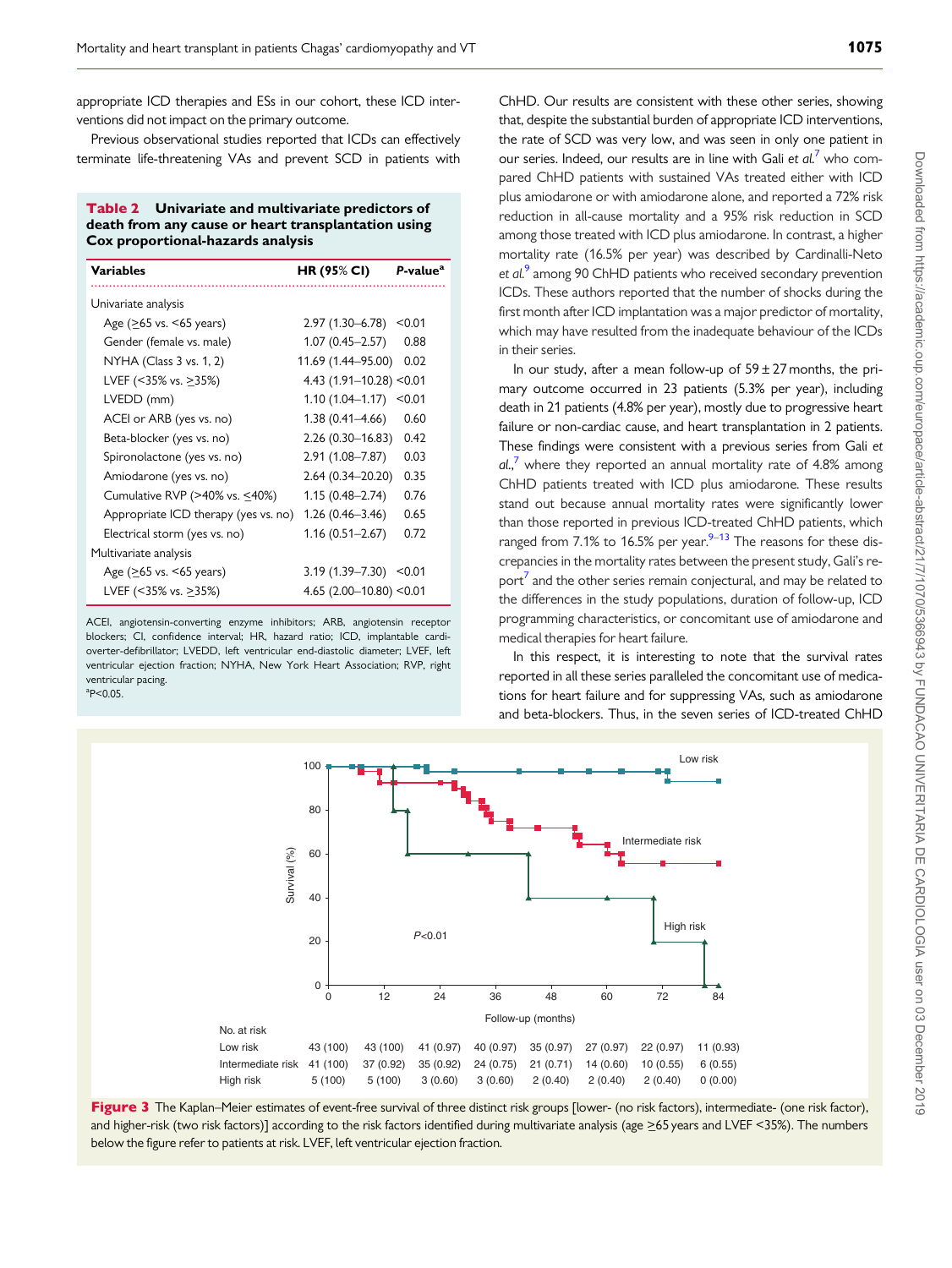<span id="page-6-0"></span>





**Figure 5** (A) The Kaplan–Meier estimates of event-free survival (death or heart transplantation) according to ES, dichotomized to presence (ES+) or absence (ES-) of electrical storms. (B) Event-free survival for patients with electrical storms successfully treated with VT ablation (ABL) or amiodarone (AMIO). The numbers below the figures refer to patients at risk. ES, electrical storm; VT, ventricular tachycardia.

patients, including our own here reported, amiodarone was used in 100%, 92%, 63%, 78%, 94%, 90%, and 92% of the patients, betablockers were used in 40%, 54%, 49%, 33%, 64%, 90.0%, and 89%, and the annual mortality rate was 16.5%, 12.3%, 10.3%, 7.1%, 8.4%, 4.8%, and 4.8%, respectively, reported by Cardinalli-Neto et al.,<sup>[9](#page-8-0)</sup> Barbosa et al.,<sup>[13](#page-8-0)</sup> di Toro et al.,<sup>[10](#page-8-0)</sup> Martinelli et al.,<sup>[11](#page-8-0)</sup> Pavão et al.,<sup>[12](#page-8-0)</sup> Gali et  $al$ , $^7$  $^7$  and our own present series. These observations are clinically important because they may account for some of the discrepancies in the mortality rates across the previous ICD-treated series and our own here reported.

In the present study, we report a LVEF cut-off value of 35% that had the best accuracy for predicting the primary outcome of death or heart transplantation. Multivariate analysis showed that older age ( $\geq$ 65 years) and left ventricular dysfunction (LVEF < 35%) significantly predicted poor prognosis and were associated with increased rates of death or heart transplantation, while ICD-delivered therapies were not associated with the primary outcome. The poor outcomes of ChHD patients with left ventricular dysfunction treated with ICDs have already been reported by Martinelli et al.,<sup>[11](#page-8-0)</sup> di Toro et al.,<sup>[10](#page-8-0)</sup> Pavão et  $al$ ,  $^{12}$  $^{12}$  $^{12}$  and Gali et  $al$ .<sup>[7](#page-8-0)</sup> However, these results contrast with the study of Cardinalli-Neto et al.,<sup>[9](#page-8-0)</sup> where most patients who died shortly after the ICD implantation had a preserved left ventricular function, even though these findings might be related to inadequate behaviour of the ICDs, with the number of ICD shocks during the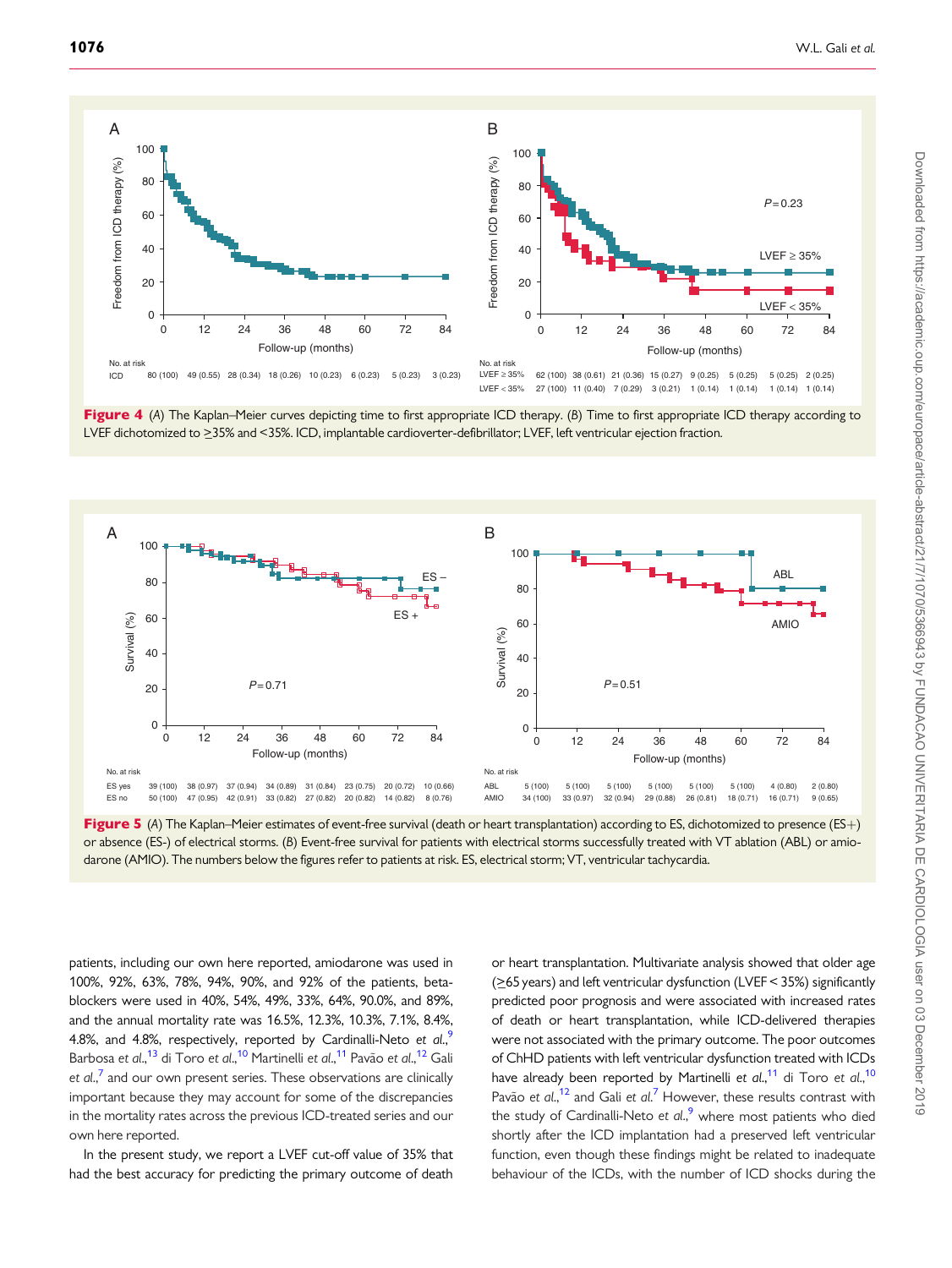<span id="page-7-0"></span>first month of follow-up predicting increased mortality. Traditional predictors of mortality in ChHD are left ventricular dysfunction, severity of HF symptoms, and sustained or non-sustained VAs, which are commonly used for risk stratification. However, in a previous study, di Toro et al.<sup>[10](#page-8-0)</sup> reported that advanced age (>65 years), in addition to LVEF <30%, was also associated with increased risk of mortality in patients with ChHD.

In the present analysis, the two risk factors which proved to be significant during multivariate analysis (age  $\geq$  65 years, LVEF <35%) were used to develop a risk model, and lower- (no risk factors), intermediate- (one risk factor), and higher-risk (two risk factors) groups were recognized. Notably, the primary outcome occurred at an annual rate of 1.4%, 7.4% and 20.4% among patients without any risk factors, patients with one risk factor and two risk factors, respectively. Of note, in our series, all five patients with two risk factors (age >\_65 years and LVEF <35%) died during follow-up, four from progressive heart failure and one from abdominal sepsis. Whether the presence of these two risk factors would prevent the benefit of ICD deserves to be investigated. Our study does not allow to speculate on the evolution of ChHD patients older than 65 years and with LVEF <35% but without ICDs. The ICD is expected to exert its benefit on reducing mortality specifically by preventing SCD, and it should not be surprising that during follow-up many ICD-treated patients, mainly those with left ventricular dysfunction or associated comorbidities, ultimately die from heart failure or non-cardiac causes.

The incidence of appropriate ICD therapies was high in our series, despite concomitant therapy with amiodarone. Our data show that 80% of ICD-treated patients received appropriate therapies (16% per year), with 65% requiring at least one ICD shock for terminating an episode of sustained VA (13% per year). This rate is comparable to the rate of appropriate therapies reported in previous secondary prevention ICD studies in  $ChHD$ ,  $9-13$  and reflects one of the main features of the ChHD, that is, its striking arrhythmogenic nature,<sup>4,5,14,15</sup> resulting from the ubiquitous presence of ventricular scars leading to re-entrant tachyarrhythmias<sup>14,15</sup> and also possibly related to abnormalities of the cardiac autonomic control.<sup>4,5,16</sup> Importantly, despite the substantial burden of appropriate ICD therapies and episodes of ESs in our cohort, these interventions did not impact on the primary outcome, in contrast with Cardinalli-Neto's series, $\frac{9}{1}$  $\frac{9}{1}$  $\frac{9}{1}$  in which the number of ICD shocks during the first month was a major predictor of mortality. In agreement with our results, ICD interventions in ChHD patients were not associated with increased mortality in several other series. $10-13$ 

It should be pointed out that ICD therapy cannot be considered a uniform treatment, and outcomes after ICD implantation may be influenced by occurrence of ICD shocks.<sup>17</sup> In addition, the association between ICD interventions and mortality may be further influenced by more aggressive use of ATP-terminated VAs and thoughtful pro-gramming of therapy zones.<sup>[18](#page-8-0)</sup>

In the present study, recurrent appropriate ICD therapies or ESs were managed mainly by modification of the doses of amiodarone and/or beta-blockers and ICD reprogramming. Importantly, catheter endocardial and epicardial VT ablation was successfully used in only five patients, and two patients underwent surgical left cardiac sympathetic denervation. We recognize that catheter ablation of VAs was underutilized in our study and a more widespread use of this adjunctive therapy should be attempted in these patients for reducing the

substantial burden of VAs, even though there are no data directly comparing catheter ablation with amiodarone and/or beta-blockers for the management of sustained VAs in patients with ChHD. The main limitation to a more widespread use of catheter ablation using a 3D mapping system in this clinical setting is related to financial constraints of the public health system in Brazil, which does not cover this type of ablation procedure.

The 2015 Guidelines from European Society of Cardiology<sup>19</sup> recommend that ICD should be considered in patients with ChHD and LVEF <40% (level of evidence C), primarily based on data from Gali et al.<sup>[7](#page-8-0)</sup> Although ChHD patients with left ventricular dysfunction run a major overall risk of cardiac death and SCD, some of them, even with preserved global left ventricular function are also at risk of life-threatening VAs, as shown in a recently reported series of five consecutive patients with preserved left ventricular function who developed fast VT or VF.<sup>20</sup> However, there is no hard evidence that ICD implantation will translate into a better long-term prognosis in these patients. Our study shows that patients with better left ventricular function (LVEF  $\geq$ 35%) experienced rates of ICD interventions similar to those with worse left ventricular function (LVEF <35%), which supports the concept that patients with LVEF  $\geq$ 35% are also at increased risk for SCD and may benefit from ICD implantation. Notably, in our series, only 3 out of 43 patients considered as low-risk (age<65 years and LVEF  $\geq$ 35%) died during follow-up (1.4% per year), even though 29 (67%) received appropriate ICD interventions.

#### Limitations

Our study has several limitations. First, this is an observational and single centre study and it is subject to all the inherent limitations of such type of analysis. Second, in an attempt to evaluate the impact of RV pacing by ICD on long-term outcomes, we excluded from the analysis nine patients who received ICDs with cardiac resynchronization therapy. Third, despite the high burden of appropriate ICD therapies, only five patients were successfully treated with VT ablation after ES episodes. Then, treatment with ablation may influence recurrence of shocks and mortality rates. Fourth, although we failed to detect differences in primary outcome among patients with and without ESs, our study may have lacked adequate power to detect differences that might exist. Our study design does not allow us to draw definitive conclusions regarding other predictors of death and heart transplantation in ChHD patients who received a secondary prevention ICD.

## **Conclusions**

The present observational analysis shows that in ChHD patients receiving a secondary prevention ICD, older age  $(≥65$  years) and left ventricular dysfunction (LVEF < 35%) portend a poor outcome and were associated with increased risk of death or heart transplantation. Despite concomitant amiodarone therapy, most patients received appropriate ICD therapies, however, these ICD interventions did not impact on the primary outcome. These observations may have important implications for risk stratification and future treatment decisions in the setting of ChHD.

Conflict of interest: none declared.